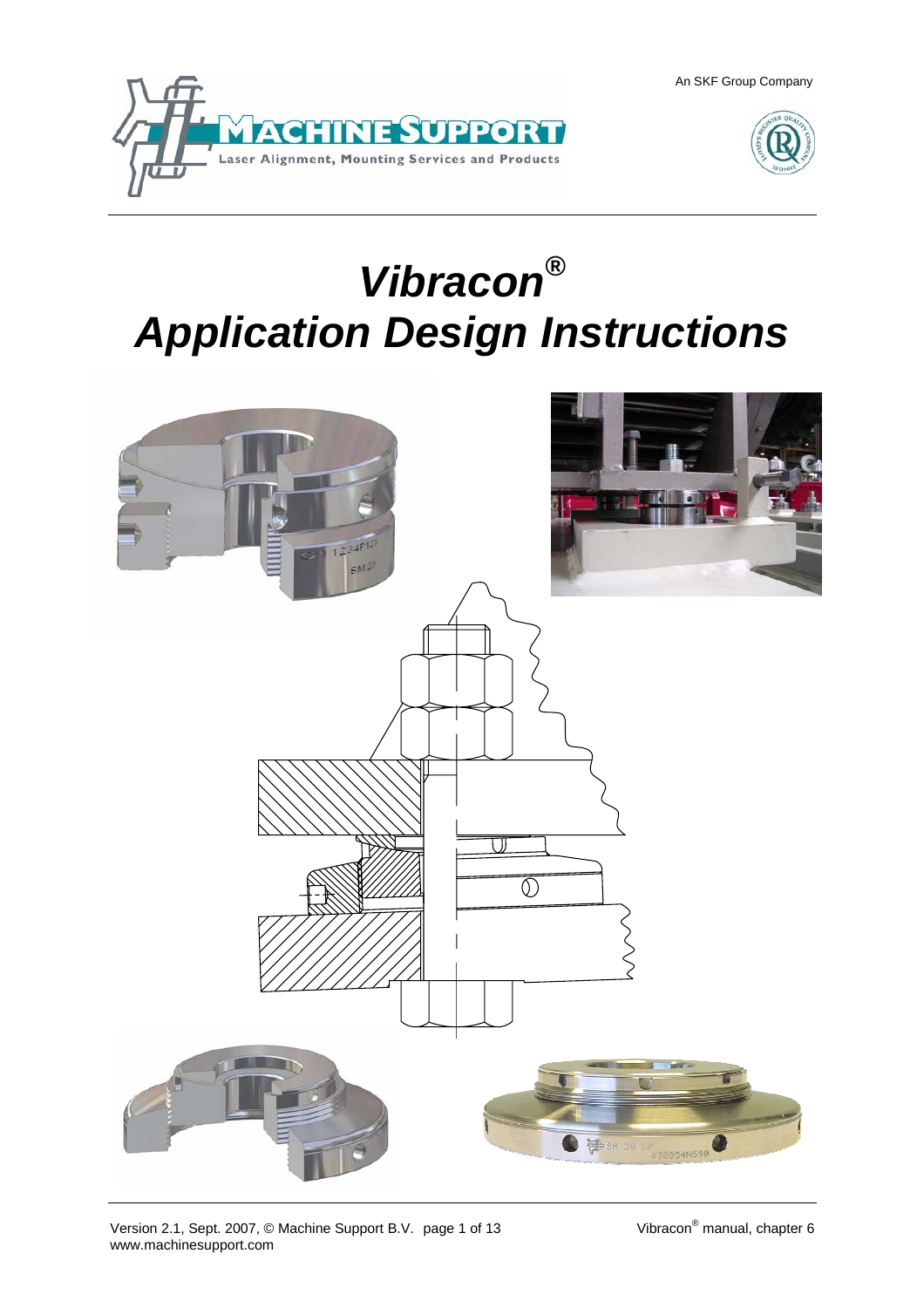| 6 Vibracon <sup>®</sup> Application Design Instructions       |
|---------------------------------------------------------------|
|                                                               |
|                                                               |
|                                                               |
|                                                               |
|                                                               |
| 6.6 ENLARGING THE BOLT HOLE OF THE VIBRACON® CHOCK 9          |
|                                                               |
| 6.8 GENERAL ARRANGEMENT INFORMATION VIBRACON® ORIGINAL  10    |
| 6.9 GENERAL ARRANGEMENT INFORMATION VIBRACON® LOW PROFILE  12 |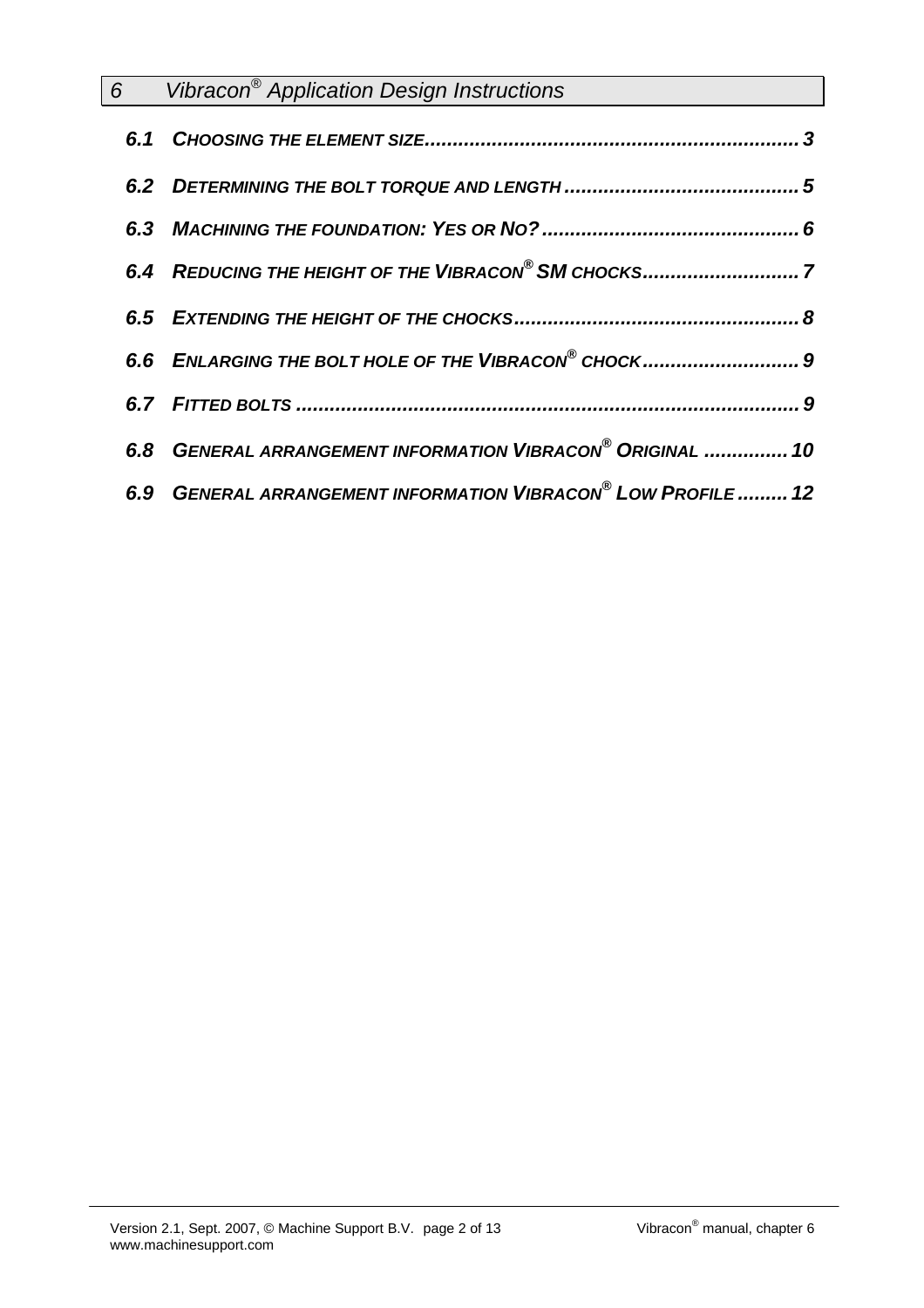## *6 Application design instructions*

As a service to our customers, Machine Support offers you the engineering of a chocking proposal for your application free of charge. To receive a chocking proposal please take a look at chapter 2 paragraph 2.1 "How to get a Vibracon® chocking proposal free of charge"

This chapter is a guideline to design applications with Vibracon<sup>®</sup> chocks. The basic designs we are showing here, are approved by most shipbuilding classification societies, if not we will indicate this.

## *6.1 Choosing the element size*

In general, we advise you to follow the machine designer's rules of foundation bolts. If for example an E-motor should be secured with M36 foundation bolts than just use SM36 Vibracon® chocks. It is always possible to request a detailed calculation of the size of chocks. Machine Support BV has special software for calculating the chock size and bolt data.

Starting to design a Vibracon<sup>®</sup> chocks application:

- check with all involved parties (machine manufacturer, shipyard, owner, classification society) if they approve on the use of the Vibracon<sup>®</sup>;
- inform your local dealer or Machine Support if there are any objections against the use of the elements;
- check the available chock height, for new installations we advise to use the nominal element height as the engineering height;
- check the bolt dimension;
- check the minimum distance between two bolts (minimum pitch);
- make sure that the bottom ring of the chock is fully supported;
- make sure that at least 75% of the top part of the chock is covered by the foot of the machine;
- if the pre-selected chock doesn't fit in your application please inform your local dealer or Machine Support.

For critical applications like propulsion units or large equipment (over 20 tons) we advise you to contact your local dealer or Machine Support for a detailed calculation and sound advice.

The method for determining the size of elements is based on the calculation of two forces:

$$
F_{weight} = \frac{M \times 9.81}{n \times 1000}
$$
\n
$$
F_{torque} = \frac{P}{R \times W \times 0.5 n} \times \frac{60000}{2 \times \pi}
$$
\n(1)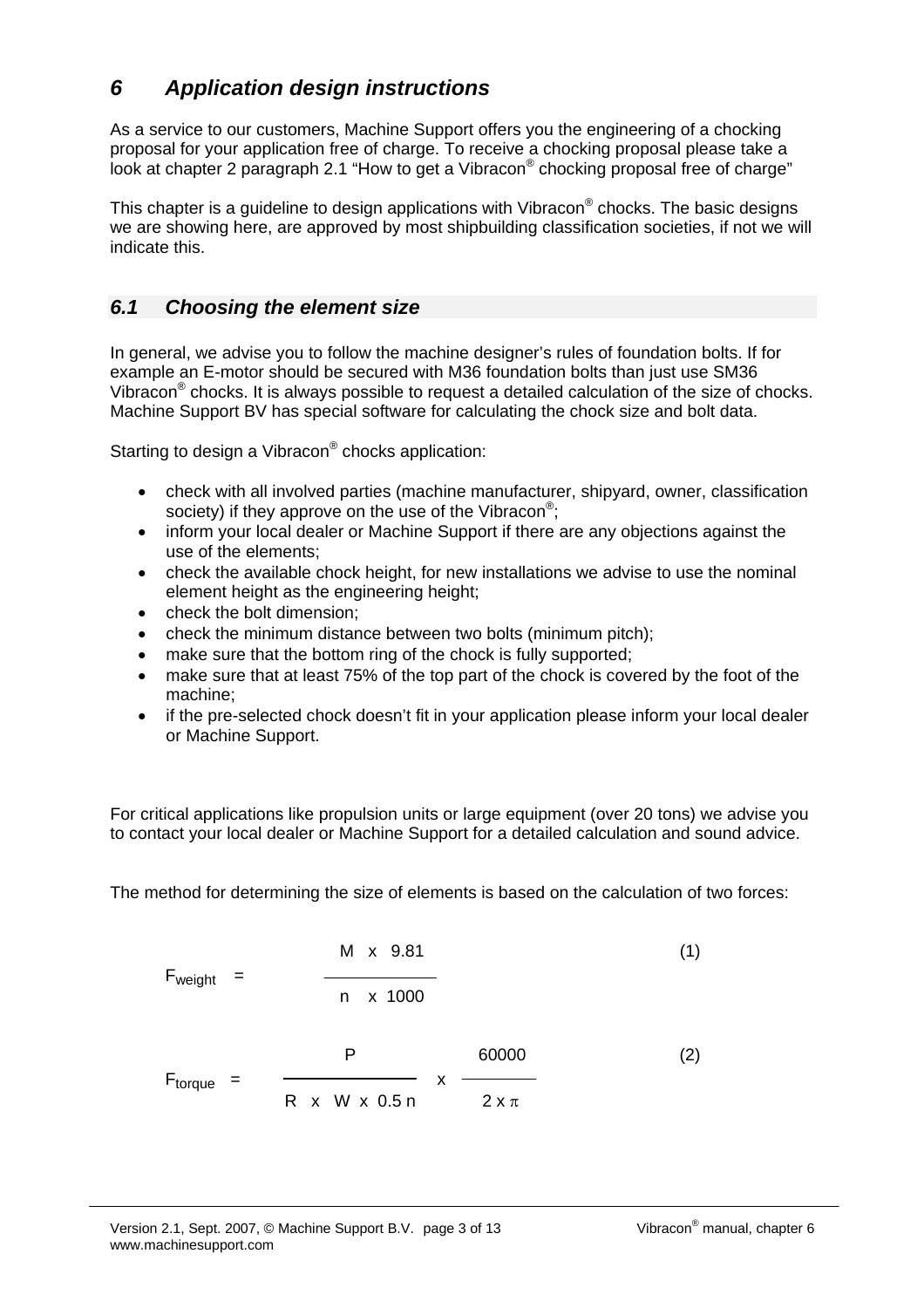| Where: | F <sub>weight</sub> | $=$ Force due to the weight of the machine (kN)                     |
|--------|---------------------|---------------------------------------------------------------------|
|        | F <sub>torque</sub> | $=$ Force due to the reaction torque of the machine (kN)            |
|        | м                   | $=$ Mass (kg)                                                       |
|        | n                   | = Number of elements (use all bolt holes, unless machine            |
|        |                     | manufacturer has given his approval to reduce the number of bolts). |
|        | P                   | $=$ Power (kW)                                                      |
|        | R                   | $=$ Revolutions (rpm)                                               |
|        | w                   | = Width of foundation, measured between bolt holes (mm)             |

When the chock dimension has to be calculated for a gearbox, it is preferred that the gearbox manufacturer submits the data for the maximum and minimum force on each bolt position.

If the gearbox manufacturer is not able to give these figures Machine Support can calculate these based on introducing a thrust force factor in combination with a tilting line.

The total machine load on the element is now:

 $F_{vibracon}$  = S x ( $F_{weight}$  +  $F_{torque}$  +  $F_{thrust}$ ) (3)

Where S is a safety factor which is:

- 1.5 for non-reciprocating machinery like generators, E-motors and gearboxes.
- 2 for reciprocating machinery like diesel engines and reciprocating compressors.

After we have determined the machine load on the element it is possible to select a **minimum** size of Vibracon<sup>®</sup> chock with the "Standard Vibracon<sup>®</sup> Original general design table" figure 6.6.2 of chapter 6 or for the low profile configuration with the "Standard Vibracon® Low Profile general design table" figure 6.7.2 of chapter 6.

**Very Important:** If the size of the Vibracon<sup>®</sup> chock is smaller than the corresponding size of the bolt which the manufacturer has determined, then please select the chock that fits to this bolt size.





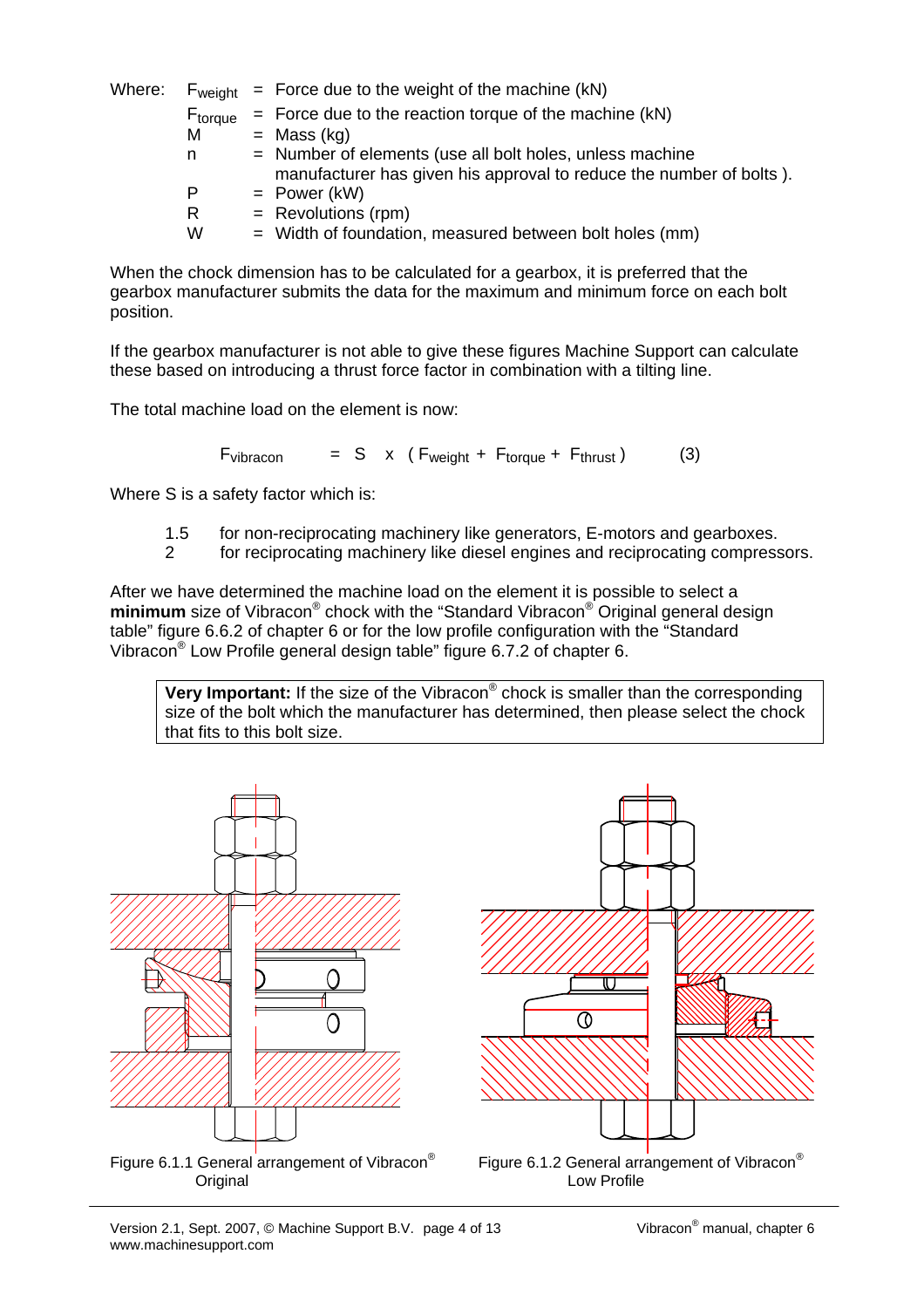### *6.2 Determining the bolt torque and length*

We advise to use 8.8 graded bolts, yield strength  $> 630$  N/mm<sup>2</sup>, in Vibracon<sup>®</sup> applications. The advised bolt torque can be found in the "Standard Vibracon<sup>®</sup> Original general design table" figure 6.6.2 or for the low profile configuration with the "Standard Vibracon® Low Profile general design table" figure 6.7.2 of chapter 6.

We advise to ensure that the foundation bolt has a minimum elongation of: **0.20 mm** 

There are several alternatives to get enough elongation in the foundation bolt, the commonly used are mentioned below:

- 1. Creating enough clamping length by using an extension sleeve;
- 2. Reducing the shank diameter (contact your local dealer or Machine Support for a calculation of the elongation).

The clamping length is the total distance between bolt head and nut, this distance is equal to the sum of:

- Machine foot thickness (bed plate thickness)
- Final Vibracon<sup>®</sup> height
- Foundation thickness (top plate thickness)
- Extension sleeve height (alternatively the length of the spherical washer)

Machine Support recommends the use of so called spherical washers, of which the final height will be determined after the alignment has been performed, to ensure 100% mating surface of bolt head and nut mating surface to prevent bending stresses in the bolt connection.

If spherical washers are used ensure yourself that the mating surfaces are convex / concave instead of convex / conical!





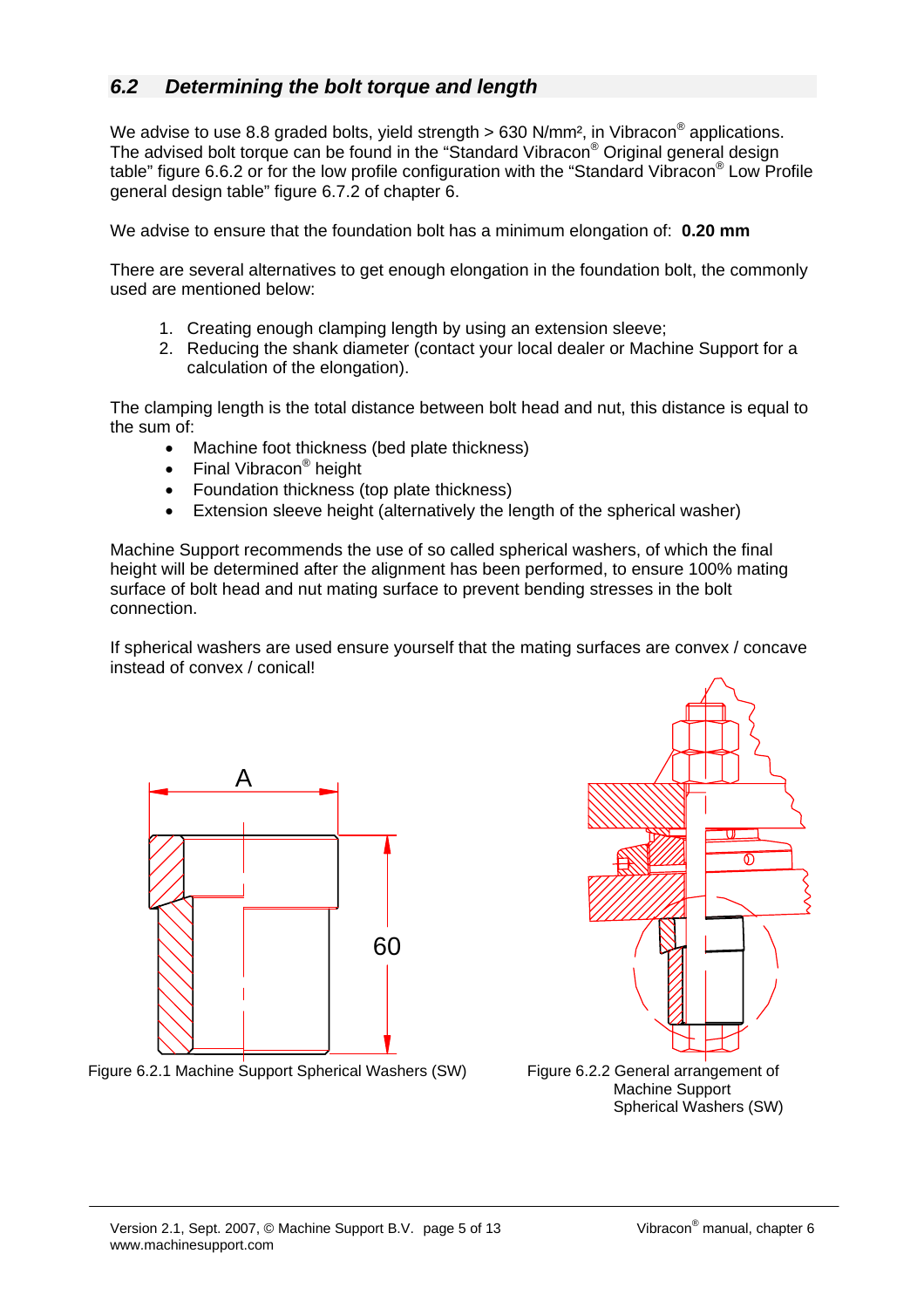| Article no.      | Diameter (A) |
|------------------|--------------|
| <b>SW16</b>      | 33 mm        |
| <b>SW20</b>      | 42 mm        |
| <b>SW24</b>      | 47 mm        |
| <b>SW27</b>      | 52 mm        |
| SW <sub>30</sub> | 56 mm        |
| SW36             | 67 mm        |
| <b>SW42</b>      | 82 mm        |
| <b>SW48</b>      | 92 mm        |
| <b>SW56</b>      | 102 mm       |
| <b>SW64</b>      | 112 mm       |

*Material: Alloy Steel DIN 1.7225 (other materials on request).* 

Figure 6.2.3 Machine Support Spherical Washers (SW) table

The height of the Spherical Washer is 60 mm for all types.

#### *6.3 Machining the foundation: Yes or No?*

Before installing the chocks on a foundation, it should be checked for its quality:

- a) The bottom ring area of the Vibracon® should be covered by the foundation for 100%. The spherical top part of the chock must have at least 75% contact with machine foot;
- b) Foundation roughness should be sandblasted quality of Sa 2.5 minimum or machined Ra 6.3;
- c) To check the flatness of the top plate of the foundation, at the location of the Vibracon®, a feeler gauge of 0.05 is to be used to fit the circumference of the bottom ring of the element;
- d) The contact surface between foundation and bottom ring of the Vibracon® should be checked using the bottom ring of the element until a evenly distributed load bearing surface of a minimum which is given by the machinery manufacturer or classification society. In all other cases we recommend a minimum load bearing surface of 75%;
- e) The taper between foundation and machine feet should be less than 4°;
- f) The foundation and machine foot should be free from paint and grease.

If machining of the foundation is necessary, Machine Support can offer you the service to execute the machining with the component in position. Minimum required height is approx. 60 mm. With a special developed machining tool, the seating area of the Vibracon® bottom ring will be faced.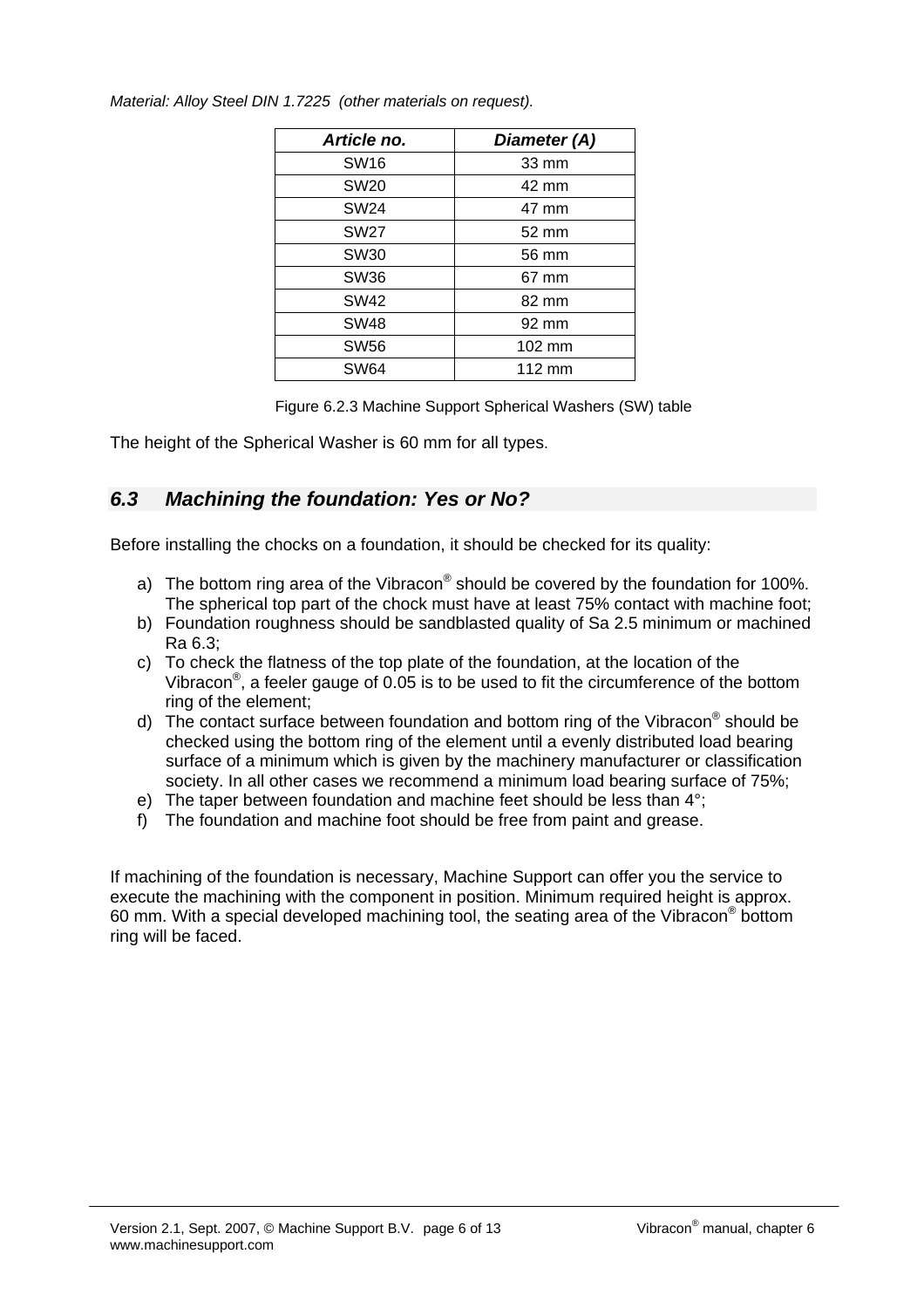It is possible to reduce the height of the Vibracon® Original chocks, but this will also reduce the adjustment capability. Don't exceed the minimum reduced height as mentioned on the table on the Vibracon® brochure. Both centre part and bottom part of the chock have to be machined to reduce the height.



Figure 6.4.1 Reduced height of Vibracon<sup>®</sup> chock

| <b>Type</b> | Nominal height | Adjustability | Reduced height | Adjustability |
|-------------|----------------|---------------|----------------|---------------|
|             | (mm)           | (mm)          | (mm)           | (mm)          |
| <b>SM12</b> | 34             | 8             | 23             | 1             |
| <b>SM16</b> | 40             | 10            | 26             | 1             |
| <b>SM20</b> | 45             | 12            | 31             | 1             |
| <b>SM24</b> | 51             | 12            | 34             | 1             |
| <b>SM30</b> | 56             | 12            | 39             | 1             |
| <b>SM36</b> | 61             | 12            | 44             | 1             |
| <b>SM42</b> | 66             | 12            | 49             | 1             |
| <b>SM48</b> | 77             | 15            | 56             | 1             |
| <b>SM56</b> | 82             | 15            | 61             | 1             |
| <b>SM64</b> | 87             | 15            | 66             | 1             |

Figure 6.4.2 Vibracon® chock with reduced height

# **If you intend to reduce the Vibracon® Low Profile configuration please contact Machine Support for advise!**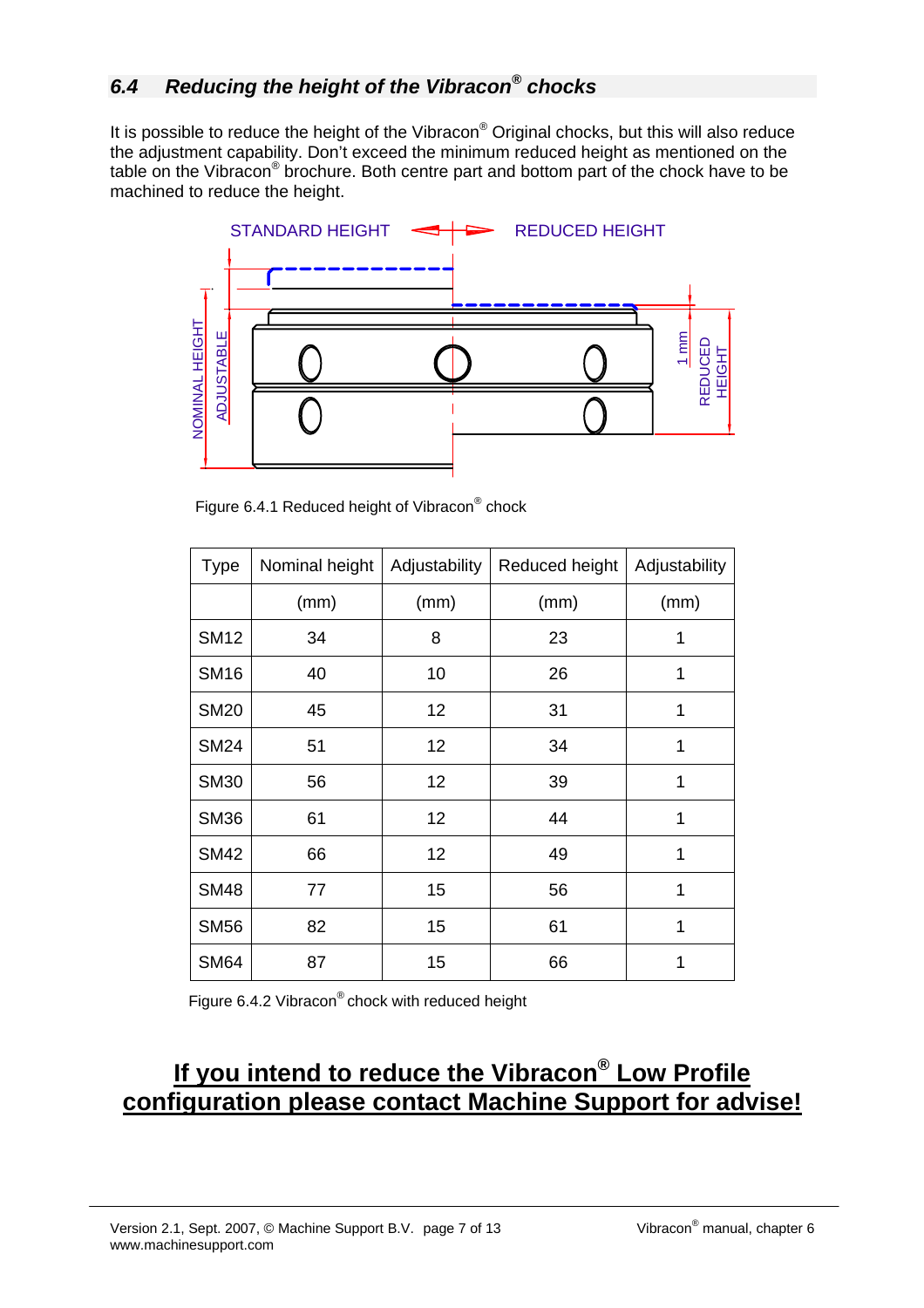It is also possible to order additional bottom parts for Vibracon® chocks. As a rule of thumb, the final height of the chock should not exceed the diameter of the chock.



Figure 6.5.1 Extended Vibracon<sup>®</sup> Original

 *Material: DIN 1.0570 / 1.1191* 



Original **Figure 6.5.2 Extended Vibracon®** Low profile

| Article no.         | <b>Height additional</b><br>ring | Max. enlarged height (D)<br>Vibracon <sup>®</sup> Original | <b>Max. enlarged height (D)</b><br>Vibracon <sup>®</sup> Low Profile |
|---------------------|----------------------------------|------------------------------------------------------------|----------------------------------------------------------------------|
| SM <sub>12EV</sub>  | 22 mm                            | 60 mm                                                      | Not available                                                        |
| SM <sub>16</sub> EV | 35 mm                            | 80 mm                                                      | 65 mm                                                                |
| SM20EV              | 50 mm                            | 100 mm                                                     | 80 mm                                                                |
| SM24EV              | 63 mm                            | 120 mm                                                     | 93 mm                                                                |
| SM30EV              | 78 mm                            | 140 mm                                                     | 108 mm                                                               |
| SM36EV              | 93 mm                            | 160 mm                                                     | 133 mm                                                               |
| SM42EV              | 118 mm                           | 190 mm                                                     | 163 mm                                                               |
| SM48EV              | 135 mm                           | 220 mm                                                     | Not available                                                        |
| SM56EV              | 140 mm                           | 230 mm                                                     | Not available                                                        |
| SM64EV              | 155 mm                           | 250 mm                                                     | Not available                                                        |

Figure 6.5.3 Additional bottom ring table

Additional Bottom Ring to be used together with the Vibracon® Original and Low Profile chocks

On request, Vibracon® chocks can be supplied with an extended base plate.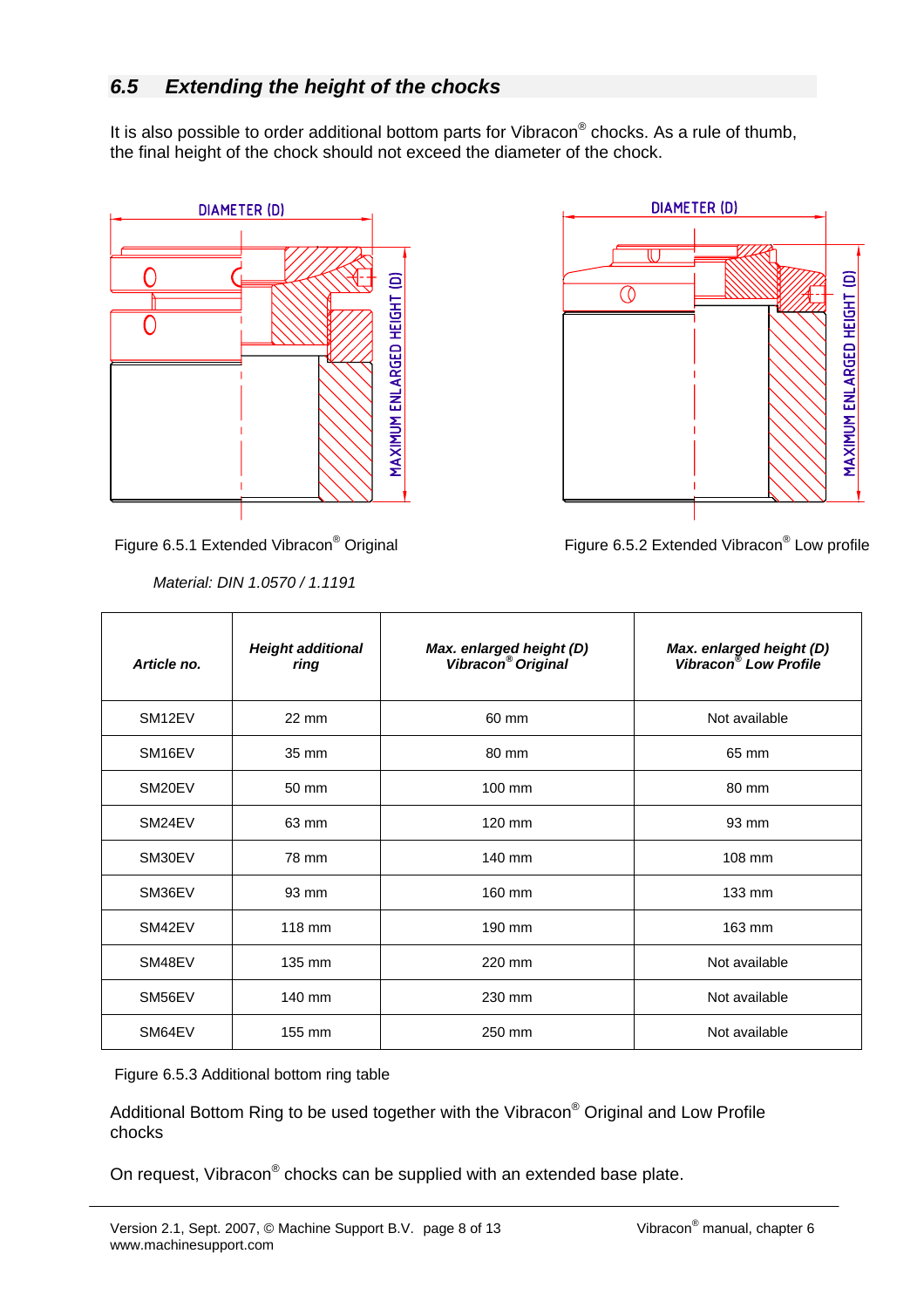## *6.6 Enlarging the bolt hole of the Vibracon® chock*

For this you always need approval from Machine Support and classification society. It is allowed to enlarge the bolt hole of the chocks in accordance with the following table:

| <b>Type</b>          | Bolt (M-size) | Enlarged bolt hole (mm) |
|----------------------|---------------|-------------------------|
| <b>SM12</b>          | 16            | 17                      |
| <b>SM16 / SM16LP</b> | 20            | 21                      |
| <b>SM20 / SM20LP</b> | 24            | 25                      |
| <b>SM24 / SM24LP</b> | 30            | 31                      |
| SM30 / SM30LP        | 36            | 37                      |
| <b>SM36 / SM36LP</b> | 42            | 43                      |
| <b>SM42 / SM42LP</b> | 48            | 49                      |
| <b>SM48</b>          | 56            | 57                      |
| <b>SM56</b>          | 64            | 65                      |
| SM <sub>64</sub>     | 72            | 73                      |

Figure 6.6 Table for enlarged bolt holes

#### *6.7 Fitted bolts*

The use of fitted bolts with Vibracon® chocks can be done. It is up to the designer to decide if he wants to ream the elements as well. Machine Support advises reaming of the elements only when there are no dowel pins drilled or if no stoppers are installed around the component. Machine Support can supply special elements with a smaller hole diameter.







Figure 6.7.2 General arrangement of Vibracon®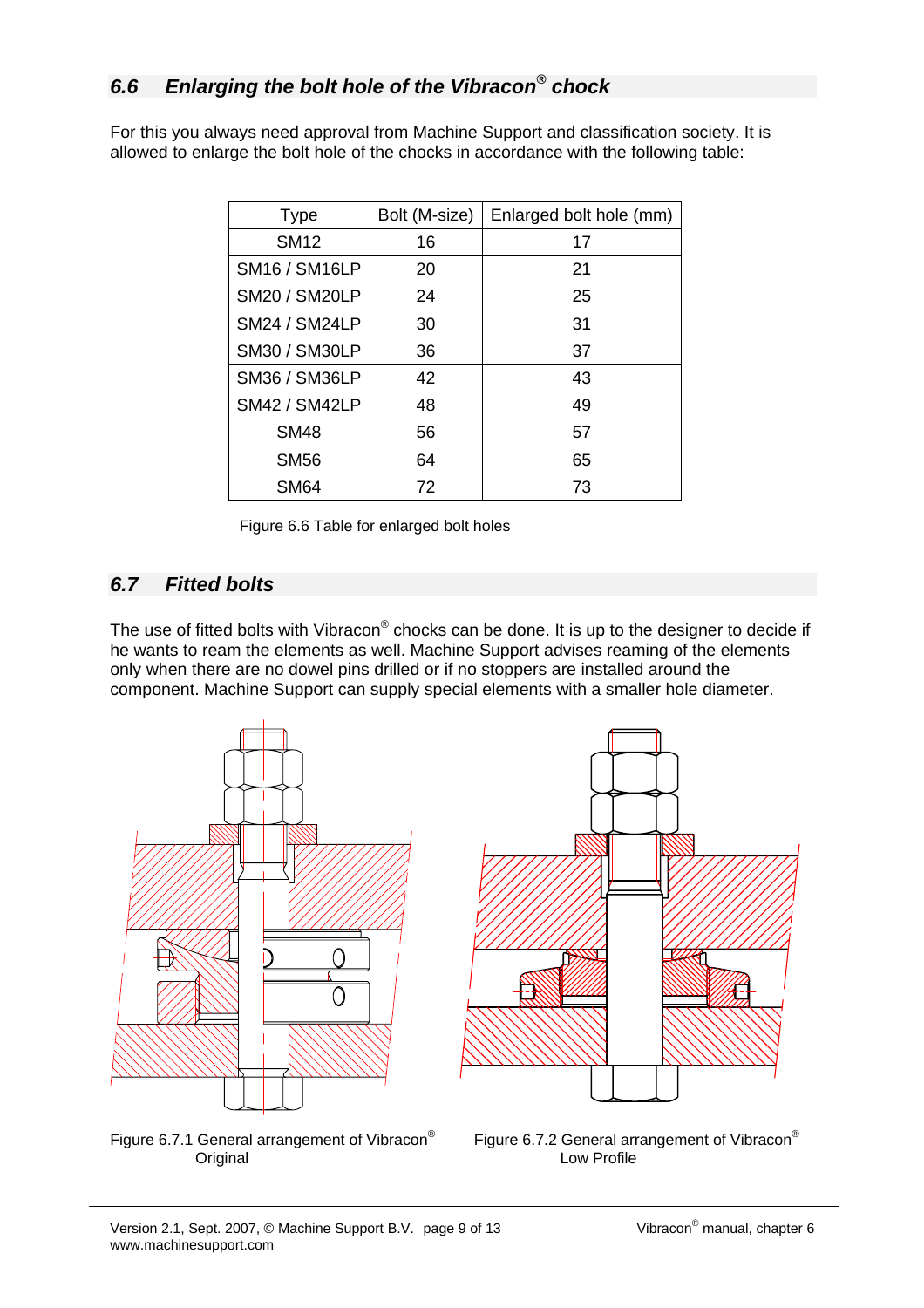The transmission of the propeller thrust to the ship's structure must to be achieved via front and rear stoppers. Fitted bolts must be provided exclusively for fixing and securing the plant components: they must not be taken into account in the transmission of propeller thrust.

## *6.8 General arrangement information Vibracon® Original*



Figure 6.8.1 Vibracon<sup>®</sup> Original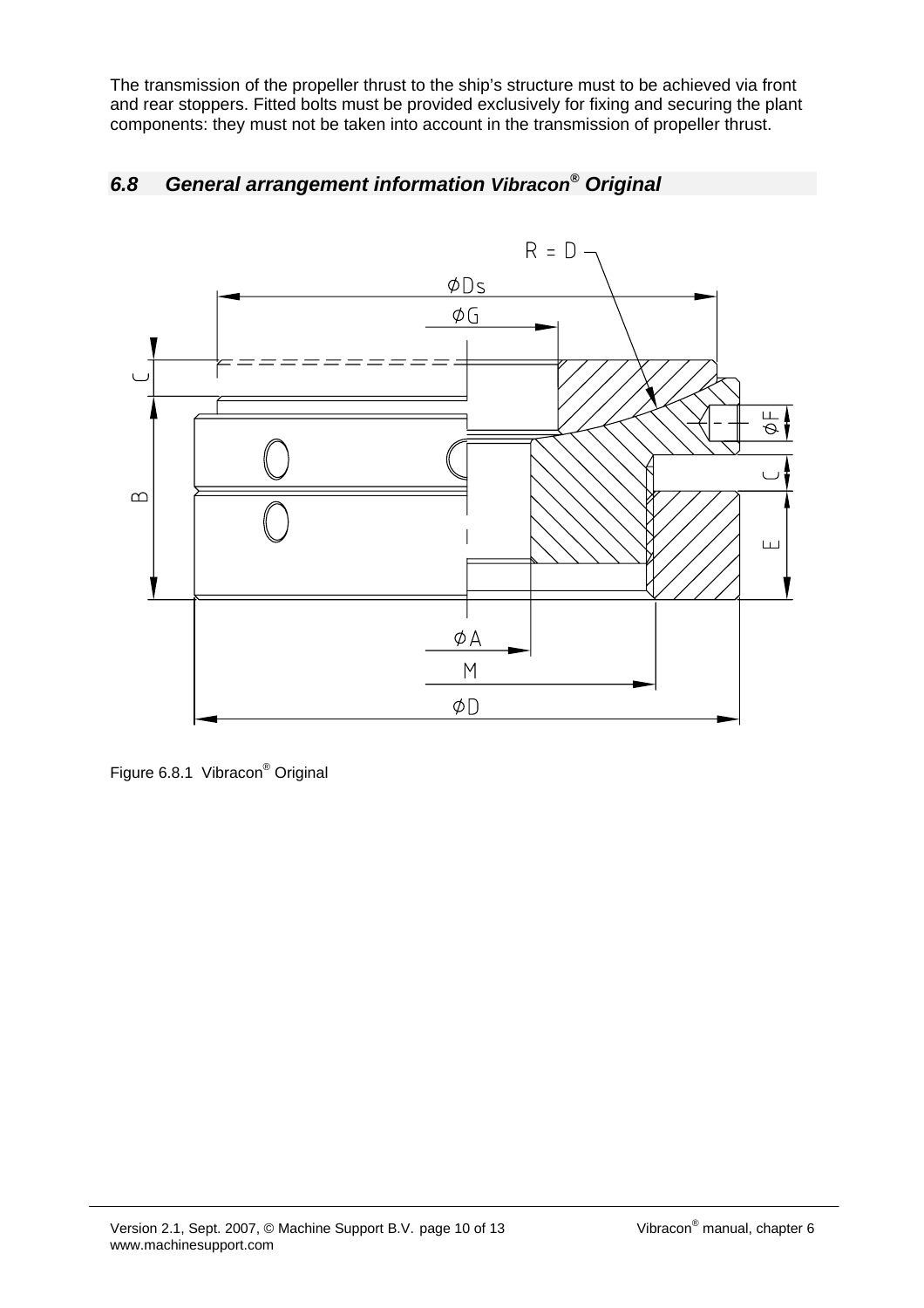| <b>Type</b>                                   |               |                 | <b>SM12</b>   |                 | <b>SM16</b>     |      | <b>SM20</b> | <b>SM24</b>     |       |                 | <b>SM30</b>   | <b>SM36</b>     |                | <b>SM42</b>     |                | <b>SM48</b>     |                 | <b>SM56</b>     |            | <b>SM64</b>      |       |
|-----------------------------------------------|---------------|-----------------|---------------|-----------------|-----------------|------|-------------|-----------------|-------|-----------------|---------------|-----------------|----------------|-----------------|----------------|-----------------|-----------------|-----------------|------------|------------------|-------|
| <b>Bolt size</b>                              |               | M12             | M14           | M16             | M18             | M20  | M22         | M24             | M27   | M30             | M33           | M36             | M39            | M42             | M45            | M48             | M <sub>52</sub> | M <sub>56</sub> | <b>M60</b> | M64              | M68   |
| <b>Dimensions</b>                             |               |                 |               |                 |                 |      |             |                 |       |                 |               |                 |                |                 |                |                 |                 |                 |            |                  |       |
| $R = D -$                                     | $A$ (mm)      | 15              |               | 19              |                 | 23   |             | 28              |       | 34              |               | 40              |                | 46              |                | 54              |                 | 62              |            | $\overline{70}$  |       |
| ØDs                                           | B (mm)        | 30              |               | 35              |                 | 40   |             | 45              |       | 50              |               | 55              |                | 60              |                | $\overline{70}$ |                 | 75              |            | 80               |       |
| $\phi$ G                                      | B min.        | $\overline{23}$ |               | 26              |                 | 31   |             | 34              |       | 39              |               | 44              |                | 49              |                | 56              |                 | 61              |            | 66               |       |
|                                               | C (mm)        | 8               |               |                 | 10              |      | 10          | $\overline{12}$ |       | $\overline{12}$ |               | $\overline{12}$ |                | $\overline{12}$ |                | 15              |                 | $\overline{15}$ |            | 15               |       |
| ୍ବା<br>Ο                                      | $D$ (mm)      | 60              |               | 80              |                 | 100  |             | 120             |       | 140             |               | 160             |                | 190             |                | 220             |                 | 230             |            | 250              |       |
|                                               | $Ds$ ( $mm$ ) | 54              |               | 74              |                 | 92   |             | 110             |       | 130             |               | 145             |                | 175             |                | 205             |                 | 217             |            | 235              |       |
| $\Omega$                                      | $E$ (mm)      | 15              |               | 18              |                 | 20   |             | 24              |       | 26              |               | 31              |                | 36              |                | 43              |                 | 44              |            | 48               |       |
|                                               | $F$ (mm)      | 6               |               | 6               |                 | 8    |             | 8               |       | 10              |               | 10              |                | 10              |                | 10              |                 | 12              |            | 12               |       |
| ΦA                                            | $G$ (mm)      | $\overline{20}$ |               | $\overline{26}$ |                 | 32   |             | 40              |       | 48              |               | $\overline{58}$ |                | 68              |                | 80              |                 | 84              |            | $\overline{95}$  |       |
| M<br>ΦD                                       | $M$ (mm)      |                 | $42 \times 1$ |                 | $52 \times 1.5$ |      | 64x2        |                 | 82x2  |                 | $95 \times 2$ |                 | $110 \times 2$ |                 | $130 \times 2$ |                 | $160 \times 3$  | $170 \times 3$  |            | $190 \times 3$   |       |
|                                               | $R$ (mm)      | 60              |               | 80              |                 | 100  |             | 120             |       | 140             |               | 160             |                | 190             |                | 220             |                 | 230             |            | $\overline{250}$ |       |
| Formula                                       |               |                 |               |                 |                 |      |             |                 |       |                 |               |                 |                |                 |                |                 |                 |                 |            |                  |       |
| Critical bolt force (8.8)                     |               |                 |               |                 |                 |      |             |                 |       |                 |               |                 |                |                 |                |                 |                 |                 |            |                  |       |
| $F0.2 = 0.785$ x dk^2 x 627<br>Design load Fd | (KN)          | 48              | 66            | 90              | 110             | 141  | 176         | 203             | 268   | 325             | 406           | 476             | 572            | 655             | 767            | 863             | 1035            | 1195            | 1396       | 1580             | 1810  |
| $Fd = 1.25 \times F0.2$                       | (kN)          | 60              | 82            | 113             | 137             | 176  | 221         | 254             | 335   | 407             | 507           | 595             | 715            | 819             | 959            | 1078            | 1294            | 1494            | 1745       | 1975             | 2262  |
| <b>Bolt tension Fb</b>                        |               |                 |               |                 |                 |      |             |                 |       |                 |               |                 |                |                 |                |                 |                 |                 |            |                  |       |
| $Fb = 0.75 \times F0.2$                       | (kN)          | 36              |               | 68              |                 | 106  |             | 152             |       | 244             |               | 357             |                | 491             |                | 647             |                 | 896             |            | 1185             |       |
| $Fb = Fe - Fm$                                | (kN)          |                 | 40            |                 | 75              |      | 115         |                 | 165   |                 | 265           |                 | 385            |                 | 555            |                 | 690             |                 | 925        |                  | 1200  |
| <b>Machine load Fm</b>                        |               |                 |               |                 |                 |      |             |                 |       |                 |               |                 |                |                 |                |                 |                 |                 |            |                  |       |
| max. allowed machine load                     | (kN)          | 8               |               | 15              |                 | 25   |             | 35              |       | 60              |               | 90              |                | 120             |                | 160             |                 | 225             |            | 300              |       |
| Shear at thread in element                    |               |                 |               |                 |                 |      |             |                 |       |                 |               |                 |                |                 |                |                 |                 |                 |            |                  |       |
| $=$ Fd / (3.142 x M x (E-C))                  | (N/mm 2)      | 68,0            | 93,4          | 90,0            | 109,4           | 95,7 | 119,7       | 85,8            | 113,0 | 101,0           | 125,9         | 93,5            | 112,4          | 85,8            | 100,5          | 79,2            | 95,0            | 99,5            | 116,2      | 103,1            | 118,1 |
| Load element / bed plate                      |               |                 |               |                 |                 |      |             |                 |       |                 |               |                 |                |                 |                |                 |                 |                 |            |                  |       |
| $=$ Fd / (0.785 x (D^2-M^2))                  | (N/mm 2)      | 47.6            | 65,3          | 42,5            | 51,7            | 40,8 | 51,0        | 44,9            | 59,2  | 51,7            | 64,5          | 58,9            | 70,8           | 56,5            | 66,2           | 62,7            | 75,2            | 82,4            | 96,3       | 99,0             | 113,4 |
| Load element / machine                        |               |                 |               |                 |                 |      |             |                 |       |                 |               |                 |                |                 |                |                 |                 |                 |            |                  |       |
| $=$ Fd / (0.785 x (Ds^2-G^2)                  | (N/mm 2)      | 34,3            | 47,1          | 32,7            | 39,7            | 32,4 | 40,5        | 32,7            | 43,0  | 37,3            | 46,5          | 45,0            | 54,1           | 41,7            | 48,8           | 39,8            | 47,8            | 49,0            | 57,2       | 56,1             | 64,2  |
| Load at spherical part                        |               |                 |               |                 |                 |      |             |                 |       |                 |               |                 |                |                 |                |                 |                 |                 |            |                  |       |
| $=$ Fd / (0.785 x (M^2-(G+2)^2))              | (N/mm 2)      | 59,4            | 81,6          | 74,9            | 91,0            | 76,4 | 95,6        | 65,2            | 85,9  | 79,4            | 99,0          | 89,1            | 107,2          | 86,9            | 101,8          | 72,8            | 87,3            | 88,5            | 103,4      | 94,3             | 108,0 |
| Foundation bolt torque (max)                  |               |                 |               |                 |                 |      |             |                 |       |                 |               |                 |                |                 |                |                 |                 |                 |            |                  |       |
| $Ma = Fb(max) \times dM/C$<br>$(C=5000)$      | (Nm)          | 86              | 112           | 217             | 270             | 423  | 506         | 732             | 891   | 1464            | 1749          | 2570            | 3003           | 4126            | 4995           | 6211            | 7176            | 10038           | 10360      | 15168            | 16320 |
| To become 0,25 mm elongation                  |               |                 |               |                 |                 |      |             |                 |       |                 |               |                 |                |                 |                |                 |                 |                 |            |                  |       |
| min. required clamping length                 | (mm)          | 163             | 199           | 153             | 176             | 153  | 171         | 154             | 180   | 150             | 167           | 148             | 161            | 146             | 148            | 145             | 159             | 142             | 158        | 140              | 157   |
| Foundation bolt torque (min)                  |               |                 |               |                 |                 |      |             |                 |       |                 |               |                 |                |                 |                |                 |                 |                 |            |                  |       |
| clamping length 150 mm,                       |               |                 |               |                 |                 |      |             |                 |       |                 |               |                 |                |                 |                |                 |                 |                 |            |                  |       |
| elongation 0,2 mm                             |               |                 |               |                 |                 |      |             |                 |       |                 |               |                 |                |                 |                |                 |                 |                 |            |                  |       |
| $(C=5000)$<br>$Ma = Fb(min) \times dM/C$      | (Nm)          | 69              | 90            | 174             | 216             | 339  | 405         | 584             | 713   | 1171            | 1399          | 2056            | 2402           | 3300            | 3996           | 4969            | 5741            | 8028            | 8880       | 12134 13056      |       |
| <b>Maximum element force Fe</b>               |               |                 |               |                 |                 |      |             |                 |       |                 |               |                 |                |                 |                |                 |                 |                 |            |                  |       |
| max. allowed element force                    | (kN)          | 48              |               | 90              |                 | 140  |             | 200             |       | 325             |               | 475             |                | 675             |                | 850             |                 | 1150            |            | 1500             |       |

Calculations are valid for bolts with usual thread, material grade 8.8, yield strength >630 N/mm2, oil-lubricated thread courses and nut mating surfaces without slide additives

Figure 6.8.2 Standard Vibracon® Original general design table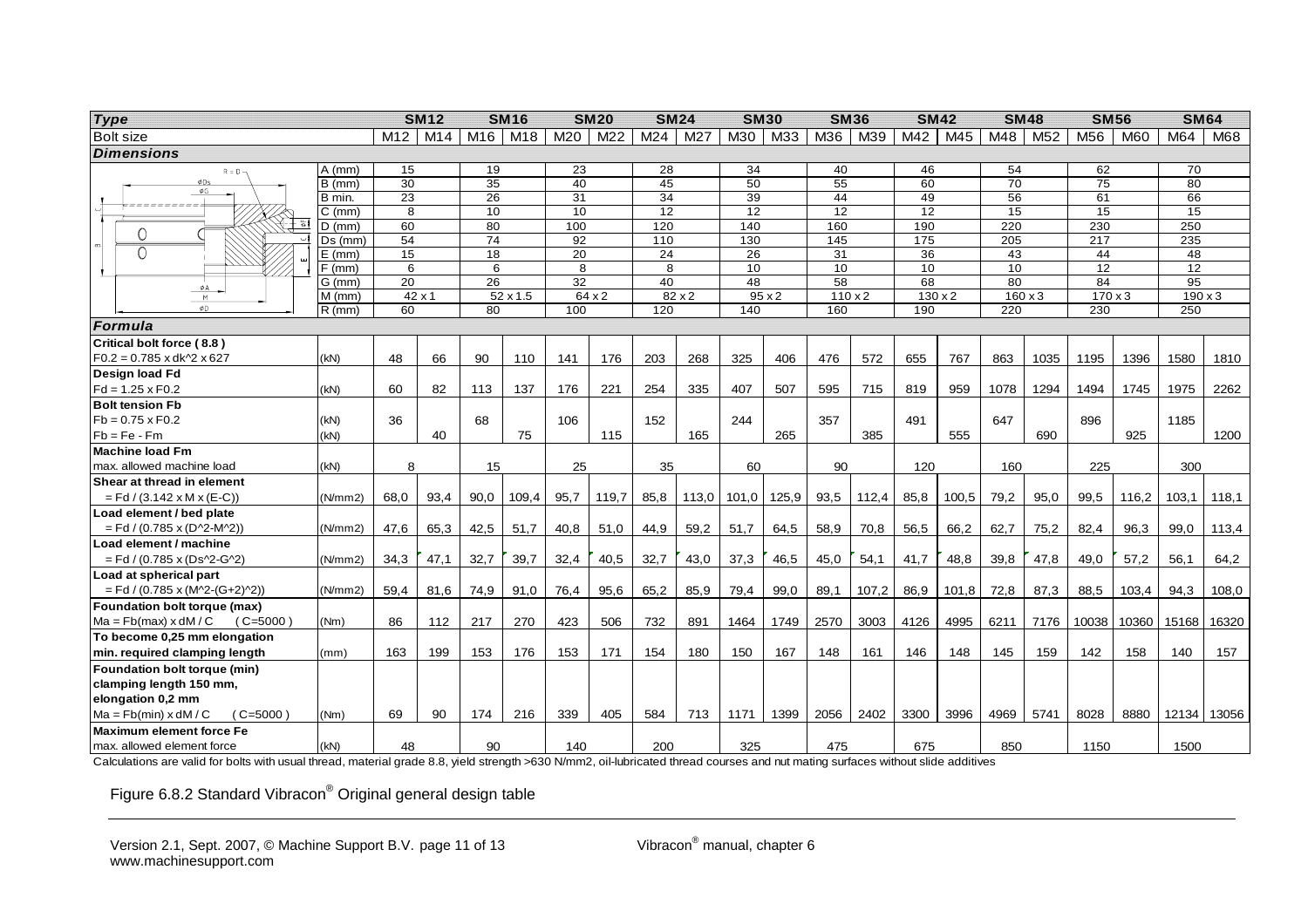# *6.9 General arrangement information Vibracon® Low Profile*



Figure 6.9.1 Vibracon® Low Profile dimensions